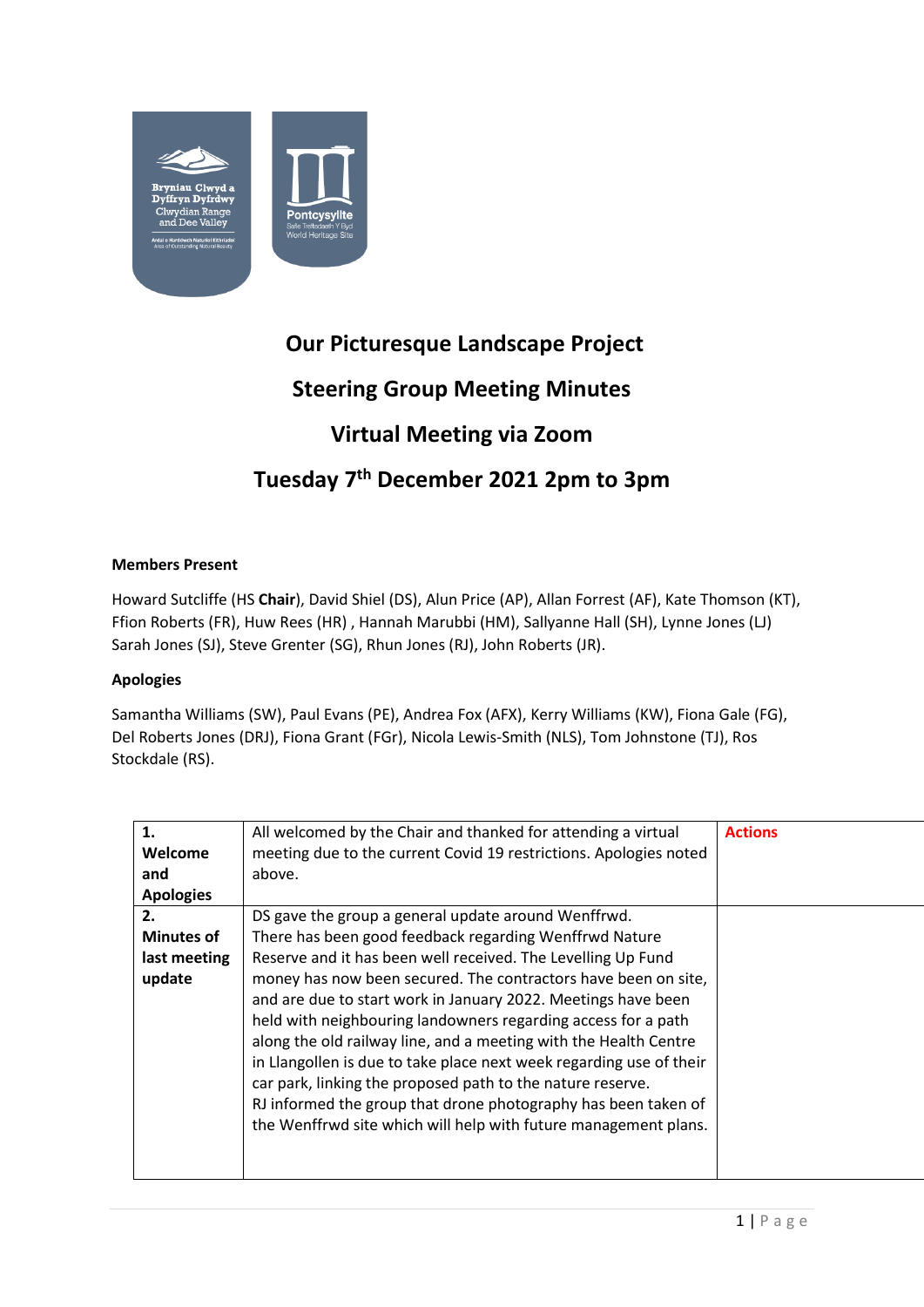|                                                               | HM updated the group that the artist in residence boards have<br>now been removed from Wenffrwd, and will be relocated<br>elsewhere in the spring 2022.<br>OPL's animated film link has been circulated to the group and will<br>also be shown in the next WHS VM group meeting tomorrow.<br>Linking on to Wenffrwd, SJ informed the group that Cadwyn<br>Clwyd have been working with Cllr Rondo Roberts of WCBC to<br>see how viable a path linking Trevor along the old railway line to<br>Llangollen would be. A feasibility study has been arranged and a<br>consultant has been appointed to look at different options and<br>the possibility of taking this project forward with money from the<br>Levelling Up Fund.                                                                                                                                                                                                                                                                                                                                                                                                                                                                                                                                                                                                                                                                                                                                                             |  |
|---------------------------------------------------------------|------------------------------------------------------------------------------------------------------------------------------------------------------------------------------------------------------------------------------------------------------------------------------------------------------------------------------------------------------------------------------------------------------------------------------------------------------------------------------------------------------------------------------------------------------------------------------------------------------------------------------------------------------------------------------------------------------------------------------------------------------------------------------------------------------------------------------------------------------------------------------------------------------------------------------------------------------------------------------------------------------------------------------------------------------------------------------------------------------------------------------------------------------------------------------------------------------------------------------------------------------------------------------------------------------------------------------------------------------------------------------------------------------------------------------------------------------------------------------------------|--|
| 3.<br><b>OPL project</b><br><b>Update on</b><br>risk register | The Project Update and Risk Register was circulated to the group<br>prior to the meeting. KT informed the group that most of the<br>projects are in marked green on the register, however those<br>marked amber are mainly to keep them raised on the project<br>team's radar. Community Engagement has been heavily<br>impacted by Covid, however the project have worked with<br>volunteer groups during the autumn. The Outreach project,<br>targeting more vulnerable groups, worked with Dynamic during<br>the summer. The new Covid variant could impact further going<br>forward with these projects.<br>There is an additional column added on this document as<br>ongoing work to the piece is changing some of the outcomes of<br>the projects which was discussed in item 4 on the agenda.<br>The Levelling Up Fund will be used in some aspects of OPL's<br>projects. The funding is approved and will be used in Horseshoe<br>Falls, Wenffrwd, Plas Newydd and Trevor Basin. There will be<br>more work done on delivery profiles and how this will be<br>scheduled in. WCBC and DCC both have delivery groups dealing<br>with the Levelling up fund.<br>HM announced to the group that she will be on maternity leave<br>commencing end of March 2022 until December and a job advert<br>for 9-month maternity cover for her post is currently being<br>advertised.<br>KT informed the group that NLHF have agreed to use the<br>contingency fund for this temporary post. |  |
| 4. Revised<br>Project<br>Outcomes.                            | DS explained to the group that the NHLF have invited the project<br>to have a mid-term review of outputs and outcomes originally<br>devised for the project during the planning stage. The review will<br>consider the original proposed outcomes of each project to<br>determine if they are still relevant or achievable and whether<br>there is a need to reset objective given the significant changes<br>over the last 2 years during the Covid pandemic.                                                                                                                                                                                                                                                                                                                                                                                                                                                                                                                                                                                                                                                                                                                                                                                                                                                                                                                                                                                                                           |  |